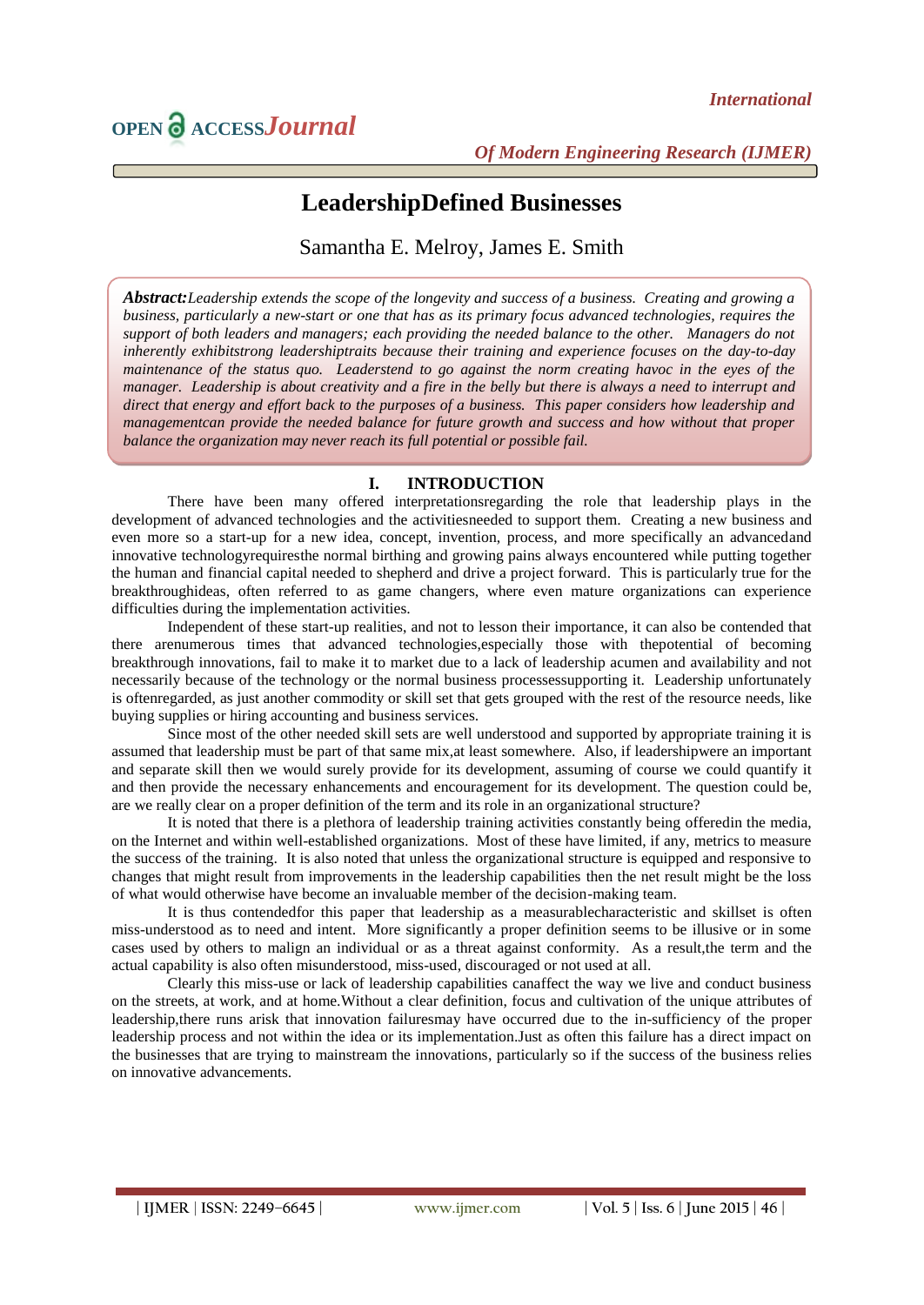Social and economic improvements are accelerated through the development of visionary and innovative technologies, facilitated by the developed and united skillsets of Leaders, Managers and Innovators.

While there is often contention about the role and impact that innovation plays in social and financial growth, few would argue with the historical precedence that breakthrough technologies have had in the shaping of this country, or the world for that matter. This paper has as one of itspremises the belief that while infrequent in appearance breakthrough innovations are the sought-after prize for any ambitious organization. Coupled to this must be a responsive leadership core that can marshal the resources and motivate and direct the human capital.

Yes, any reasonable organization will accept any form of an innovation that might result from their activities, though each realizes that breakthroughs will enhance and most likely guarantee their short- and longterm success. With this need to cultivate innovation comes the need to provide the leadership to get that idea through the normal management process in an organization and then out into the marketplace.

## **II. THE LEADERSHIP/MANAGEMENT DILEMMA**

The most frequent problem associated with leadership, its definition and its useful application is the almost requisite need by most organizations to lump leadership and management together as a common skill set, which is problematicsince the two skills are uniquely different(Rost, 1991). Thiscan leadto the failure to recognize novel ideas and new directions but alsoto the loss of the associated human and financial resources that were originally committed to the task of finding the next great something. As important, if not more so, are the resulting effects of frustration, fear, guilt and the frequently present, and growing, need to blame someone or something that often results from not making the correct decision or not going in the better direction, or worse not being able to make a decision at all.

Not only is there a resulting loss of the next great something,but alsothe activity often starts or further reinforces a failure spiral,through the curtailing of the needed project resources including personnel.This then leads to a tendency to reorganize and/orto increase the size and scope of the management team, whoin turn arethen provided with a greater degree of oversight and control; none of which is particularly useful in the innovation process or the creative leadership process.

In its essence, leadership in an organizational role involves four main features (Pertl & Smith, 2010):

- 1) A clear vision must be established.
- 2) That vision must be shared with others so that they will follow willingly.
- 3) The information, knowledge and methods to realize that vision must be provided.
- 4) Leadership must coordinate and balance the conflicting issues of all members or stakeholders.

There is an old story about three stonecutters who were working in a quarry, which will help to illustrate these points.Once upon a time, a traveler came across three stonecutters and asked them what they were doing. The first stonecutter had a look of annoyance and frustration and replied, "Every day I have to move around huge stones to make a living, which is barely enough for me to eat." The second stonecutter seemed a little happier than the first and said, "I"m earning a living by doing the best job of stonecutting in the entire county. Although, the work is hard, I"m satisfied with what I do and I earn enough to feed my family." Finally, the traveler met the third stonecutter. This stonecutter looked very happy and was singing. Once again the traveler asked what he was doing. The stonecutter gave him a great big smile and said, "Can"t you see? I am building a cathedral(Staroversky, 2013)."

The third stonecutter sees the big picture; his overseer is aleader and helped the stonecutter to see the vision. He saw what his individual piece was going to be which instilled the confidence in his work and made him a much happier person at work and at home. Leaders need to show that no matter what part of production someone is doing there is purpose in their work. The third stonecutter knew he was making an impact and knew what the final result of his hard work would be; this gave him a sense of pride and a feeling of accomplishment.

## **III. LEADERSHIP VERSUS MANAGEMENT DEFINITIONS**

Within the most simplistic definition, amanager is tasked to maintain order, deliver on a pre-determined schedule, or plan, and to represent fiscal responsibility to that plan or schedule. Order becomes the model where predictability is the desirable outcome; managers like consistency and opposethe need to change(Lipman, 2014). Managers tend to have future planscreated byor for them, where their rules and learned skill sets are used to deliver the expected, if not demanded, outcomes(Arnold, Melroy, & Smith, 2015).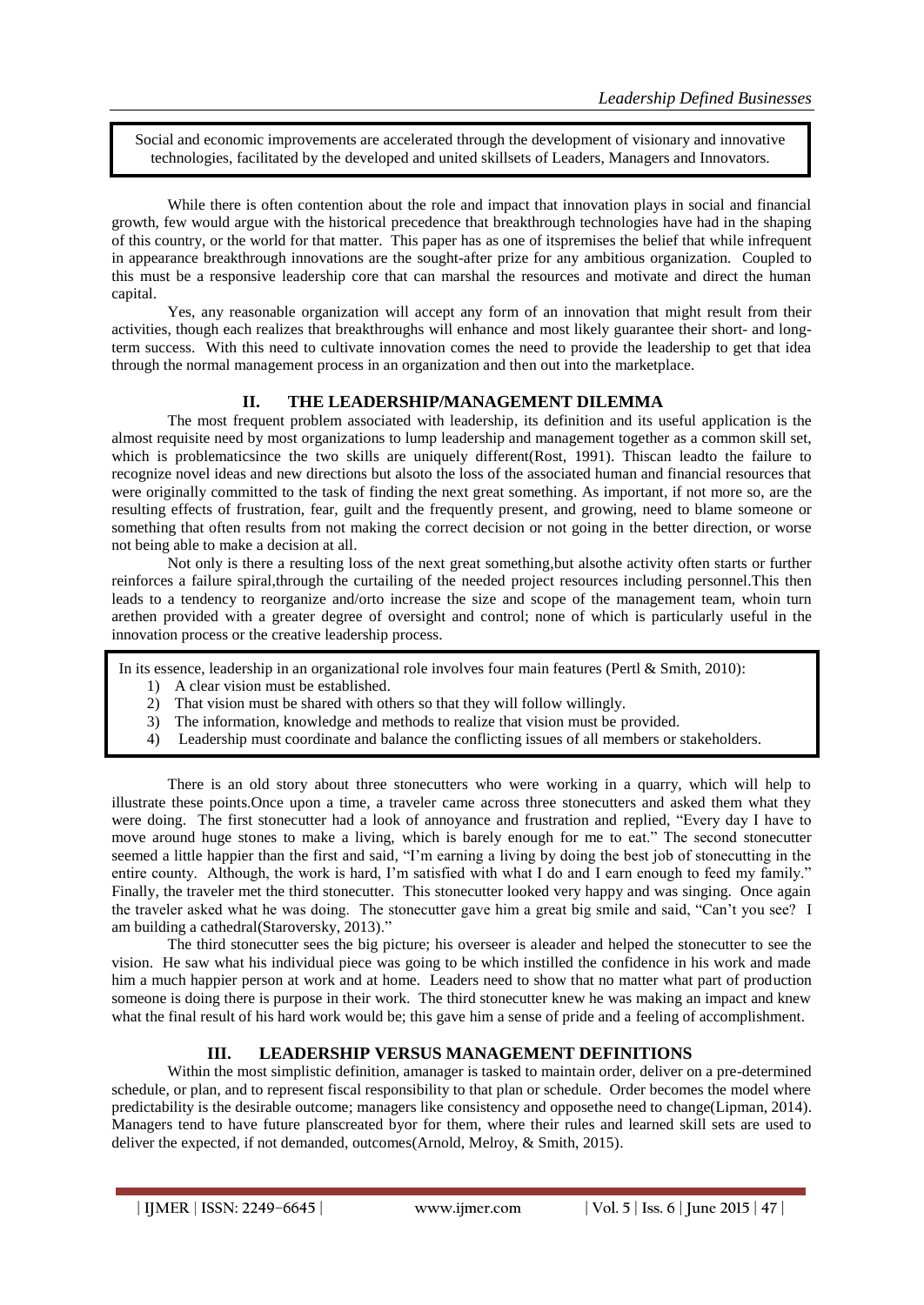Leaders on the other hand have a drive about them that often results inchange, and often requires it.They look atthe bigger picture, are visionary in their approach,and often go against the norm and/or the expected. They are often disruptive in their expectations and impatient in the failure of others to see the obvious future outcome, at least what is obvious to them. They tend to see the world differently and while they also want to see success in the opportunities they are responsible for, they often are at odds with their own managers since for the managerrisk adversity is a functional characteristic for their management success.

Note that the two camps often view risk differently. The manager in their rule-based operations must mitigate risk while the leader seeing the bigger picture may find that the management-identified risk is not necessarily a negative factor in their changing or future landscape. At times the leader will choose the nonobvious path because the risk represents a greater potential return.

It might appear that this discussion favors leadership over management but this is no more the case than requiring the correct tool to perform a job such as the difference in a hammer and a screwdriver. Yes, many of us have driven nails with the big end of the screwdriver and have used a hammer in many ways not dictated by convention. For some instances this was the most expedient way to get the job done, albeit often with less than satisfactory visual aftermaths. For the unique situation, any tool that gets the job completed with adequate results can be argued to be satisfactory. This hammer versus screwdriver example is less than acceptable if the end goal is the construction of a house; the same applies when dealing with management and leadership. The correct tool for the right job is always preferred and making do too often can put continued success at risk. Each of these roles in the decision-making structure is essential and neither can be substituted or compensated for.

All great, and even good, organizations and operations require a well-managed front office and factory floor. If not, then the operation will become mired in waste and misdirection, with a loss in the forecasted outcome. Thus, no matter the style or operational process present in an organization there is a substantial need to have proper management skills at all levels. This set of required skills to be complete shouldalso include the visionary component that comes from the leadership core that, again, provides the essential, long-term building blocks to a well-run and progressive organization.

Therefore, an equally important aspect of a proper organizational team, which is often of critical importance, is the presence of a properly developed and functioning leadership team. If innovation is the actual driving function for an organization, not having a well-developed leadership team can often be counterproductive and disastrous. The visionary types in the form of the leader and the innovator can clearly see where the team needs to go for success, while the manager through training and discipline may be constrained in going inthat direction or even looking for that outcome while allocating the resources to keep the process moving.

Note that the dictionaryhas the term leadership but it does not have one for "managementship". The suffix "ship" indicates craft or skill, the potential for proactive direction(List of English Suffixes, 2005). The suffix "ment" is the process of doing something as a result of an action, as in this case the ability to be reactive(List of English Suffixes, 2005). This would suggestthat pure management is cognitively based on habits and routines, while leadership is expressed through creative change. Another way to look at the two skill sets is when a business wants to improve the profit margin managers try to maximize earnings and minimize costs, given the current state of the business,whereas leaders see what could be done for futuregrowth(Caan, 2013)(Clemmer).

Most would argue that their management team is versed in both management skillsets and leadership attributes. While it is true that the competency spectrum for both types of individuals has significant overlap in characteristics and attributes, the true reality is that the best of either world are likely at the opposite ends of their capabilities in the other. Most likely the betterin one set of attributes, while not necessarily the rule, are less than competent in the other.

There are inevitable exceptionsto this postulate and in the commercial world these individuals that excel in both management and leadershipare much sought after. The world is large but the need is greater for these combined skillsets. The question is whether an adequate number of these special individuals truly exist especially since the current educational and training directives seem to think there are effectively the same or that they provide the needed development for both groups.

Thus, since the need for competency in both are mandatory and there is little chance that sufficient quantities of these dual-competency individuals actual exist,then to insure that all bases are covered, most organizations need to find the best they can in separate individuals that represent these capabilities. Looking for that one great leader-manager may be fortuitous and possibly ill-advised since the time in finding one may be more expensive in future progress than finding the best of each.

The key is to have all of these characteristics in the proper decision-making hierarchy to maximize the potential outcome. It is also essential that this becomes a living effort that changes as the needs change. Innovation and the people that create it are driven by change and the need to build something that meets a need. It is through the changing dynamics of this evolving landscape that the truly progressive organizations become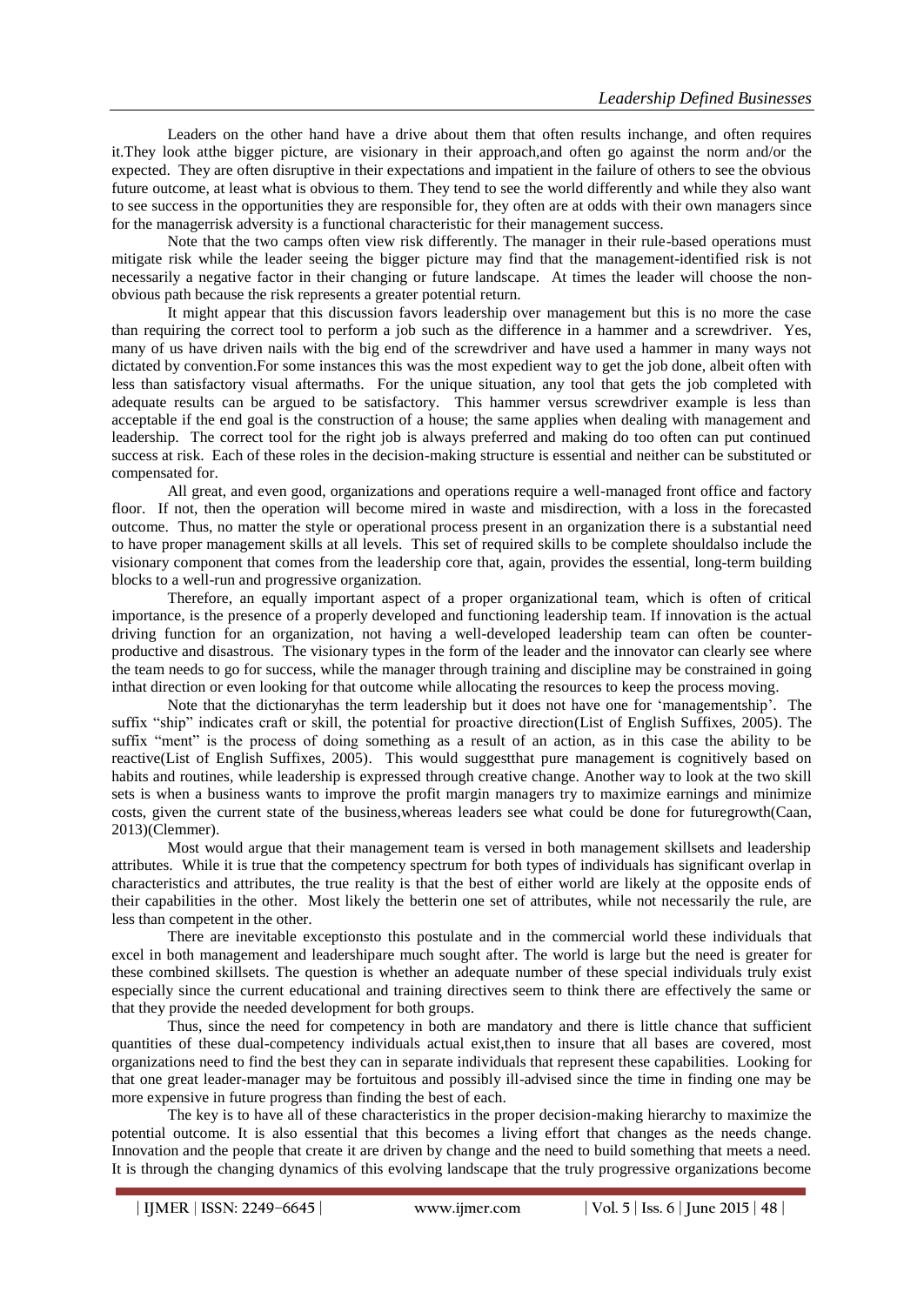and remain successful. This is also the reality for the better start-ups that have as their foundation a strong representation in all three of these organizational skillsets: management, leadership, and innovation.

"Management May Drive the Wheels of Progress but Leadership Chooses the Direction, Where Innovation Populates the Future Landscape."

#### **IV. DEVELOPING LEADERSHIP ATTRIBUTES**

This leads back to the basic premise of this paper,that social and economic improvements are accelerated through the development of individuals with visionary capabilities supported by effective teams that create and maintain the essential environment that will lead to the success of the innovation, the innovators, and the team that supports them.

John Maxwell in two of his books on this topic,Developing the Leaders Around You and Developing the Leader Within You which address the concept that leadership development is the key to any effective and progressive organization(Maxwell, Developing the Leaders Around You, 1995)(Maxwell, Devoloping the Leader Within You, 1993).When working with someone the goal is not just to manage his or her work efforts, your ultimate goal is to provide encouragement and to mentor them such that they improve upon themselves by developing leadership traits. Abraham Lincoln once said "Don't criticize them; they are just what we would be under similar circumstances(Abraham Lincoln>Quotes>Quotable Quote)." We are not dealing with creatures of logic, instead we are dealing with creatures of emotion, creatures bristling with prejudices and motivated by pride and vanity(Carnegie, 1936).The key is to know when and how to change the circumstances and how to properly utilize the resources that are available.

This involves initiative, a fire in the belly, some may say making a difference and no matter how many people tell you it won"t work you keep on going. Even the lowest man on the decision making laddercan have that fire in the belly.It is important to know parts of leadership and what they entail. The following are three important leadership definitions for innovation that should be kept in mind:

- 1) Innovation involves the deliberate application of information, imagination, and initiative in deriving greater or different value from resources (Innovation)
- 2) The term innovation may refer to evolution or revolutionary changes in thinking, products, processes, or organizations; and for the business community (Innovation and Entrepreneurship in a Global Economy)
- 3) Innovation from advanced technology results from the application of scientific or engineering principles used in closing the gap between the needs or expectations of the customer and the performance of an organization"s products (Schumpeter, 1942).

Who in an organization determines if the leader is doing a good job? According to Warren Bennis the followers decide if the leader is a good leader(Bennis, 1995). Only they can really know if the leadershipis worthy of being followed. If the leader is not well respected chances are things are not getting done and there is no further improvement in the position of the company, no one will follow.

To fully understand the role of leadership we need to know what the "job" is of leaders and managers.Primarily managers have jobs that include planning, budgetingand staffing, thesame type of work day after day(Kotter, 2013). Managers hire people and look for the right fit between the people and a job but leaders look for the right task for the right people. Each of these gets the job done but in entirely different ways and normally with entirely different outcomes. The following is awell-knownpresentation of the differences between leaders and managers:

| <b>Attributes of Managers</b>      | <b>Attributes of Leaders</b>    |
|------------------------------------|---------------------------------|
| <b>Administers</b>                 | Innovates principles            |
| <b>Planning and budgeting</b>      | Charts the course or vision     |
| <b>Organizing and staffing</b>     | Provides direction and counsel  |
| <b>Problem solver</b>              | Motivates and inspires          |
| <b>Maintains control and order</b> | Develops environment for change |
| Focuses on system and structure    | Focuses on people               |
| Plan specific goals                | Plan general goals              |
| Delegate specific tasks            | Empower people                  |
| <b>Implement strategies</b>        | Create a vision of the future   |
| <b>Provide structure</b>           | Define the group's culture      |
| <b>Focus on immediate results</b>  | Focuses on long-term results    |
| <b>Technical orientation</b>       | Strategic orientation           |

**Table1:** Are Managers and Leaders the Same(Gordon, 2014)?

**| IJMER** | **ISSN: 2249–6645 | www.ijmer.com | Vol. 5 | Iss. 6 | June 2015 | 49 |**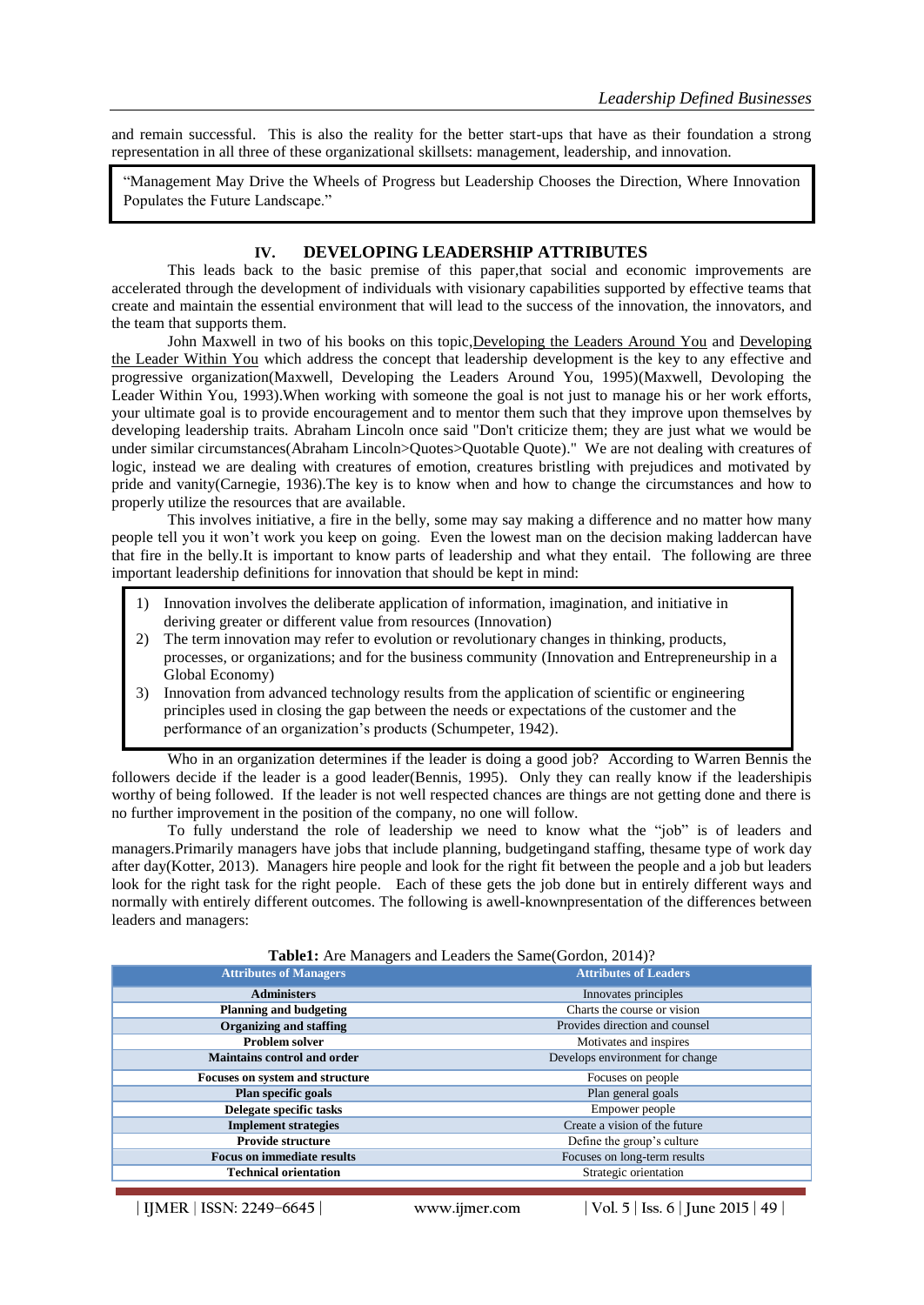| Short-range view, tasks at hand | Long-range view, vision  |
|---------------------------------|--------------------------|
| Focuses on the bottom line      | Focuses on the horizon   |
| Manager asks how and when       | Leader asks what and why |
| Accepts the status quo          | Leader challenges it     |

If a company does not have an employee with these leadership attributes the company may experience less than satisfactory growth and profitability. There needs to be a manager and a leader with different proportions of control. Leaders are more necessary than managers but without propermanagement nothing will inevitably get completed. Company"s like Apple and Google have different management and leadership ratios. There is not a specific leadership to management ratio that every business must follow. The ratio is dependent on the amount of people in the company, stage of their developmentaccording to profit margins, length of time in business, and what the business produces. Startup businesses will need more leadership at least initially than most businesses to get people motivated and hired for the right task while managers are more needed as the business matures.

Another aspect of leadership is emotional intelligence. "The higher the rank of a person considered being a star performer, the more emotional intelligence capabilities showed up as the reason for his or her effectiveness(Goleman, 2004)." Self-awareness is a key point in emotional intelligence because if you know how something will affect your job performance then it"ll help you figure out the same for others. Learning this skill is very important because if you want people to do what you want them to do, no matter how extravagant, you"re going to have to influence them using one of the qualities of emotions.

Another key factor in being a leader is influencing others. Influencing others is more than trying to get people to do what you want them to do but it also includes teaching people and putting them in a happy mood. Dale Carnegie in his bookHow to Win Friends & Influence Peoplepreached about is that people should not criticize. In this book Carnegie mentions that Abraham Lincoln was upset with how unorthodox one of the military leaders was to keep walking for days resulting in the death of many of his men. He wrote a letter intending to send it to the leader telling him how bad the action was that costs people their lives. Lincoln however did not send this letter thinking what he would have done if he was in that situation; he knew the leader was tired and could not think straight but also that the leader could not go back in time to change what he had done and he would only upset the leader further. So he decided to not send the letter(Carnegie, 1936).

#### **V. Summary**

The goal of this paperwas to provide a perspective on the differences between leadership and management. It was also provided to encourage all organizational activities to understand the need to not only be well organized and efficient but to also allow for that next great hair-brained idea that just might change the course for success for the company and possibly affect the world.

#### **Bibliography**

- [1]. J. C. Rost, "Leadership and Management," in Leadership for the Twenty-First Century, Westport, Praeger Publishers, 1991, pp. 97-114.
- [2]. I. Staroversky, "The Parable of The Three Stonecutters," Creative Commons 4, 9 December 2013. [Online]. Available: staroversky.com. [Accessed 2015].
- [3]. V. Lipman, "Solid Management is Built on a Foundation of Consistency," 6 June 2014. [Online]. Available: www.forbes.com.<br>[4]. A. Arnold, S. Melroy and J. E. Smith, "The Management of Leadership and Innovation," Intern
- [4]. A. Arnold, S. Melroy and J. E. Smith, "The Management of Leadership and Innovation," International Journal of Management Excellence, vol. 6, no. 1, pp. 549-555, 2015.
- [5]. "List of English Suffixes," LearnThat Foundation, 2005. [Online]. Available: www.learnthat.org. [Accessed 2015]. Caan, "3 Key Factors to Maximizing Profit," 6 March 2013. [Online]. Available: www.linkedin.com.
- [6]. Caan, "3 Key Factors to Maximizing Profit," 6 March 2013. [Online]. Available: www.linkedin.com.
- [7]. J. Clemmer, "Leaders Help People See Beyond What is to What Could Be," [Online]. Available: www.clemmergroup.com. [Accessed 2015].
- [8]. J. C. Maxwell, Developing the Leaders Around You, Nashville: Nelson Business, 1995.
- 
- [9]. J. C. Maxwell, Developing the Leader Within You, Nashville: Nelson Business, 1993. [10]. "Abraham Lincoln>Quotes>Quotable Quote," Goodreads Inc., [Online]. Available: www.goodreads.com.
- [11]. D. Carnegie, How to Win Friends and Influence People, Simon and Schuster, 1936.
- [12]. "Innovation," WebFinance Inc., [Online]. Available: http://www.businessdictionary.com/. [Accessed 2015].
- [13]. "Innovation and Entrepreneurship in a Global Economy," [Online]. Available: druckersociety.at. [Accessed 2015].
- [14]. J. Schumpeter, Capitalism, Socialism and Democracy, 1942.
- [15]. W. Bennis, Reinventing Leadership: Strategies to Empower the Organization, New York: Harper Collins, 1995.
- [16]. J. P. Kotter, "Management is (Still) Not Leadership," Harvard Business Publishing, 9 January 2013. [Online]. Available: hbr.org. [Accessed 2015].
- [17]. L. Gordon, "Are Managers and Leaders the Same?," Progressive Cattleman, 24 February 2014. [Online]. Available: progressivecattle.com. [Accessed 2015].
- [18]. D. Goleman, "What Makes a Leader?," Harvard Business Review, January 2004. [Online]. Available: hbr.org. [Accessed 2015].
- [19]. E. D. Pertl and J. E. Smith, "Leadership Driven Innovation: The Role of the Engineer in Our Future," Innovative Studies: International Journal, vol. 1, no. 3, pp. 28-39, 2010.